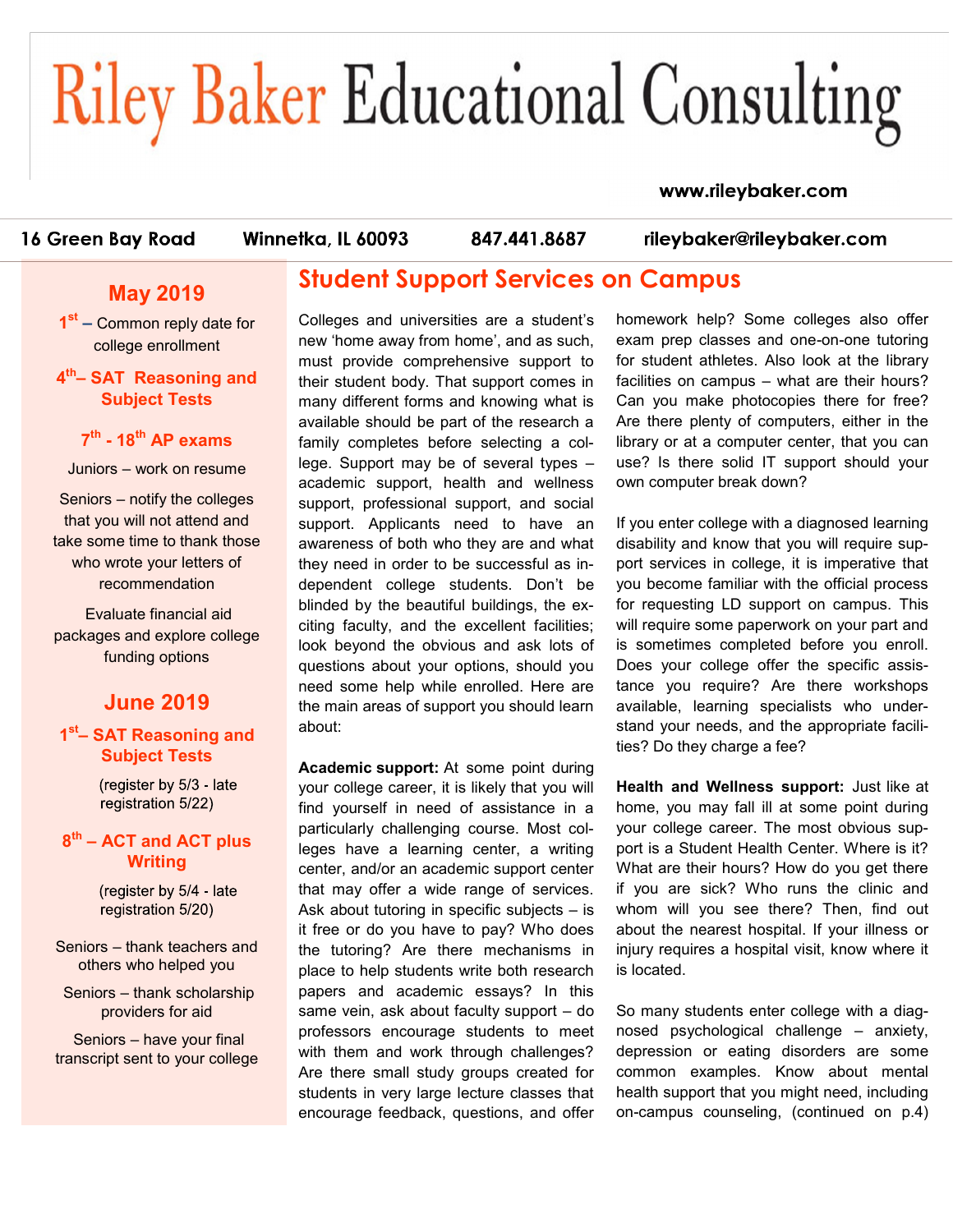## Riley Baker Educational Consulting

#### **Career Paths for Computer Programming Majors**

- Software developer
- Web developer
- Computer network specialist
- Computer programmer
- Computer science teacher
- Systems analyst
- Database developer

## Programmers may work in a variety of fields including:

- **Finance**
- **Government**
- **Health care**
- Marketing & advertising
- Data security
- Software publishing



# **Computer Programming**

Computer programming is the study of computer languages and the ways to apply them. Students in this major learn how to develop, maintain, and fix software systems.

A major in computer programming would include classes such as database design, network security, and business communications. Courses are typically part lecture and part lab work. In lectures, students learn the necessary computer concepts, terminology and applications. In labs, students apply those lessons to real-world problems.

Labs are essential to the major because jobs in computer programming often require professionals to solve problems they have never seen before. New issues are constantly arising in technology, so computer programmers must be able to have the patience to solve difficult problems.

The major is designed to help students develop the necessary patience and problem-solving skills to be successful. Students will also become proficient communicators in order to understand a client's needs and issues. Through application, they will gain a strong attention to detail.

While most programs hone all of these abilities, the focus of the major differs greatly from college to college. Some schools concentrate on software and programming while others have a core in website design. Some colleges structure their programs so that students emerge with industry-approved certificates. Others focus on applications or networking.

Because simple programming jobs are moving overseas, students pursuing this major in the United States may benefit from also gaining knowledge in a scientific or business field of their choosing. That way, they have a specialized ability to use programming to meet a specific, industryrelated goal.

For students looking to become computer programmers, there are two main types: application programmers and system programmers. System programmers develop

operating software systems such as Windows, as well as programs that help preserve networks or databases. Application programmers develop programs to address specific needs in specific environments. An application programmer might create a program designed to calculate and store students' grades, for example.

Students may become computer system analysts. Analysts work to improve the efficiency of existing systems.

Students more interested in website creation can go into web development. Web developers use coding and programming to create websites that are both aesthetically pleasing and functional. Web developers are different than web designers. Web designers focus on the graphic elements of a website while developers create the code that makes a website work. However, designers and developers often work together to build a website.

Computer support specialists work closely with computer-users in their organizations. They troubleshoot programs, fix technical issues, suggest updates, and perform routine checks on networks to prevent problems before they occur.

Database administrators specialize in data tracking and storing software. Administrators keep databases secure, check for errors or needed updates, and create software so that users can easily search for company data.

Computer programming majors may also become computer and information systems managers. Many managers have graduate degrees, but it is not always necessary. Managers are responsible for finding, testing, and suggesting new software programs for their companies. They often compare the virtues and costs of existing programs necessary for new company projects. It is up to them to present the program options to company executives.

Students who major in computer programming can find their niche in almost any kind of company. Majors graduate with many options and fields to explore.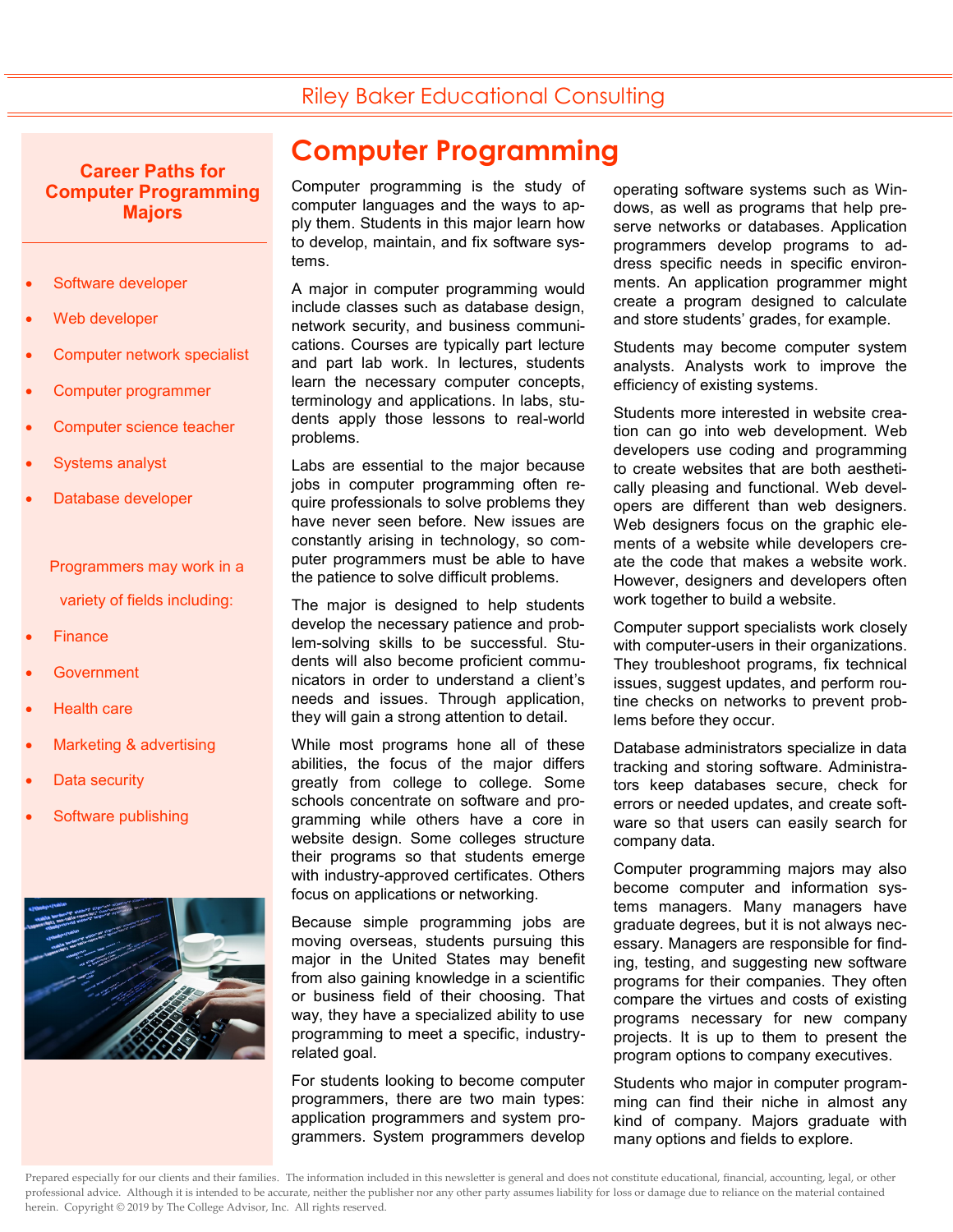# **Financial Matters: College Choices & Return on Investment**



There are so many moving parts to a student's search for the 'right' college – location, academic options, student services, clubs and organizations, career preparations – but none of them matters if a family is unable to afford that wonderful education. Attending college is a privilege and one that costs a great deal of money. For the most part, when we enter into a costly venture such as purchasing a new car, a house, or stock investments, the pros and cons of that purchase must be weighed heavily against the anticipated return on our investment, or ROI. How will the costs of that purchase compare to the benefits of making that purchase? In other words, how will the net cost measure up against both potential debt and potential earnings? Many young people graduate with thousands of dollars of debt and enter into an employment placement that typically provides an annual salary far below that level of debt. This puts new graduates into a very dangerous financial situation and impacts their ability to start their career and purchase a car. Students pursuing graduate degrees may often find themselves in debt for many years.

In order to come up with a realistic and honest assessment of the costs for each college under consideration, it is important to first calculate the true total cost of attendance – tuition, room, board, fees, transportation, entertainment and general living expenses such as cell phone bills and travelling home for the holidays. Expect that tuition will rise, as well as fees and living costs. Once you have a complete picture of the total cost, then it's time to review the potential outcomes. Research career opportunities and the job placement support your college offers; review annual salaries in your chosen field; analyze the industry overall and be aware of any growth or cutbacks in your area of likely employment. If you have to move to another part of the country, what costs of living are associated with that location – compare across all your possible geographic locations. Finally, analyze overall growth of salaries in your field, alongside cost of living adjustments and inflation. Be honest with your analysis: there is no point in entering into debt for an industry that is on the decline. Think about the future of video stores, printing, photo finishing and telephone apparatus manufacturing as a guide to declining industry.

Knowing how much aid you will receive from a college is a critical piece of information in calculating return on investment. Submit your FAFSA as early as possible, and read about options for institutional aid – are there separate scholarship applications to complete? Know about the CSS Profile – does your college require that in order to be considered for institutional aid? Review your financial aid package very carefully. Understanding exactly the amount of financial assistance you may receive will be a big part of your calculations. As you educate yourself on your future employment possibilities, be guided by the rule that says: never borrow more than your anticipated first year's salary. If you find yourself outside of those parameters, look into ways of reducing your costs. Would accelerating your studies save you more money? Many high school students are able to gain

college credit by successfully passing AP and CLEP exams, or by taking classes at a community college while still in high school. This will reduce the time you have to spend in college to obtain your degree. Can you get a job during your college years? Would an in -state college meet your needs and keep you within your budget? Will the "name" college yield a post-graduate income higher than a similar degree from a less prestigious institution? For some people, money does not necessarily represent success, and immediate financial success may not mean as much as long-term satisfaction for graduates such as entrepreneurs and academics.

There are some helpful resources online for you to investigate. These include the College ROI Report, [https://](https://www.payscale.com/college-roi) [www.payscale.com/college](https://www.payscale.com/college-roi)-roi, released by Pay Scale, the Forbes listing, [https://www.forbes.com/pictures/](https://www.forbes.com/pictures/eehd45eghkd/the-top-50-return-on-investment-private-colleges/#713220121869) [eehd45eghkd/the](https://www.forbes.com/pictures/eehd45eghkd/the-top-50-return-on-investment-private-colleges/#713220121869)-top-50-return-on[investment](https://www.forbes.com/pictures/eehd45eghkd/the-top-50-return-on-investment-private-colleges/#713220121869)-private-colleges/ [#713220121869,](https://www.forbes.com/pictures/eehd45eghkd/the-top-50-return-on-investment-private-colleges/#713220121869) and the Princeton Review Best Value Colleges, [https://](https://www.princetonreview.com/college-rankings/best-value-colleges) [www.princetonreview.com/college](https://www.princetonreview.com/college-rankings/best-value-colleges)[rankings/best](https://www.princetonreview.com/college-rankings/best-value-colleges)-value-colleges.

At the end of the day, the benefits of a college degree far outweigh the burden of taking on some debt. The degree represents a sound investment in your professional future and financial wellbeing. College graduates earn over 80% more over a lifetime than a high school graduate, and employees without degrees may find themselves unable to advance in their fields and earn more money. So is college worth it? Absolutely, 100% yes! Just do your research and learn as much as you can about your investment.